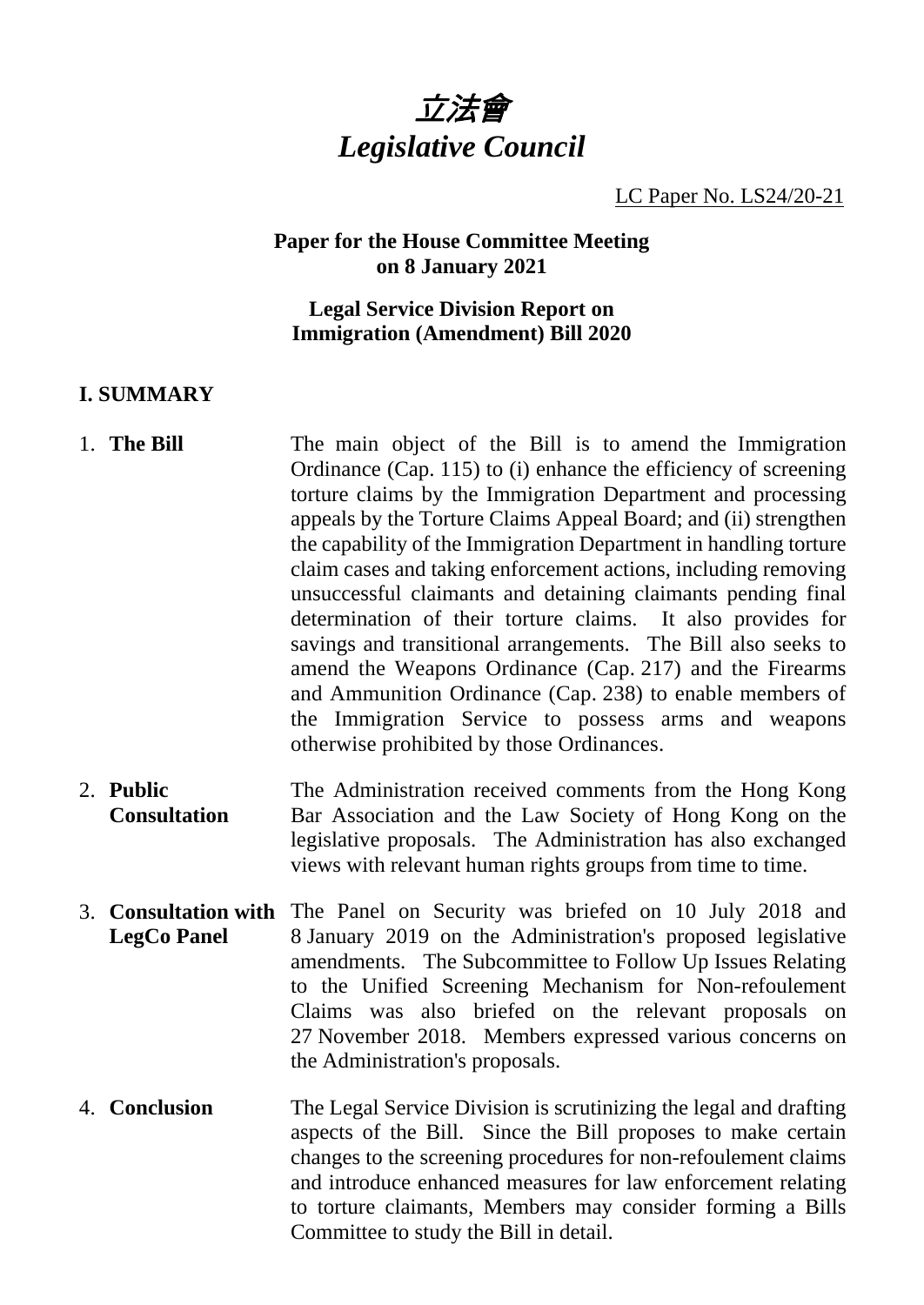## **II. REPORT**

The date of First Reading of the Bill is 16 December 2020. Members may refer to the Legislative Council ("LegCo") Brief (File Ref.: SB CR 10/3221/15) issued by the Security Bureau on 2 December 2020 for further details.

## **Object of the Bill**

2. The main object of the Bill is to amend the Immigration Ordinance (Cap. 115) to enhance the efficiency of screening torture claims by the Immigration Department ("ImmD") and processing appeals by the Torture Claims Appeal Board ("TCAB"), and to strengthen the capability of ImmD in handling torture claim cases and taking enforcement actions, including removing unsuccessful claimants and detaining claimants pending final determination of their torture claims. It also provides for savings and transitional arrangements relating to the handling of torture claims.

3. The Bill also seeks to amend the Weapons Ordinance (Cap. 217) and the Firearms and Ammunition Ordinance (Cap. 238) to enable members of the Immigration Service to possess arms and weapons otherwise prohibited by those **Ordinances** 

#### **Background**

4. According to paragraph 2 of the LegCo Brief, the Administration commenced a comprehensive review of the handling of non-refoulement claims in 2016 as a response to the rising number of torture claims pending the screening procedures by ImmD under the Unified Screening Mechanism ("USM"), which was established in 2014. According to paragraph 3 of the LegCo Brief, there has been a significant number of unsuccessful claimants currently remaining in Hong Kong, and in addition there has also been a steady increase in new claims received. In order to tackle the aforesaid, the Administration introduces the Bill, which seeks to improve the overall screening procedures for non-refoulement claims, and to introduce enhanced measures in respect of law enforcement, removal and detention of claimants.

#### **Provisions of the Bill**

5. The key provisions of the Bill are summarized in the ensuing paragraphs.

#### Amendments relating to enhancing the efficiency of screening torture claims

6. Under the existing USM, immigration officers conduct screening interviews with claimants to verify their torture claims. Where a claimant's physical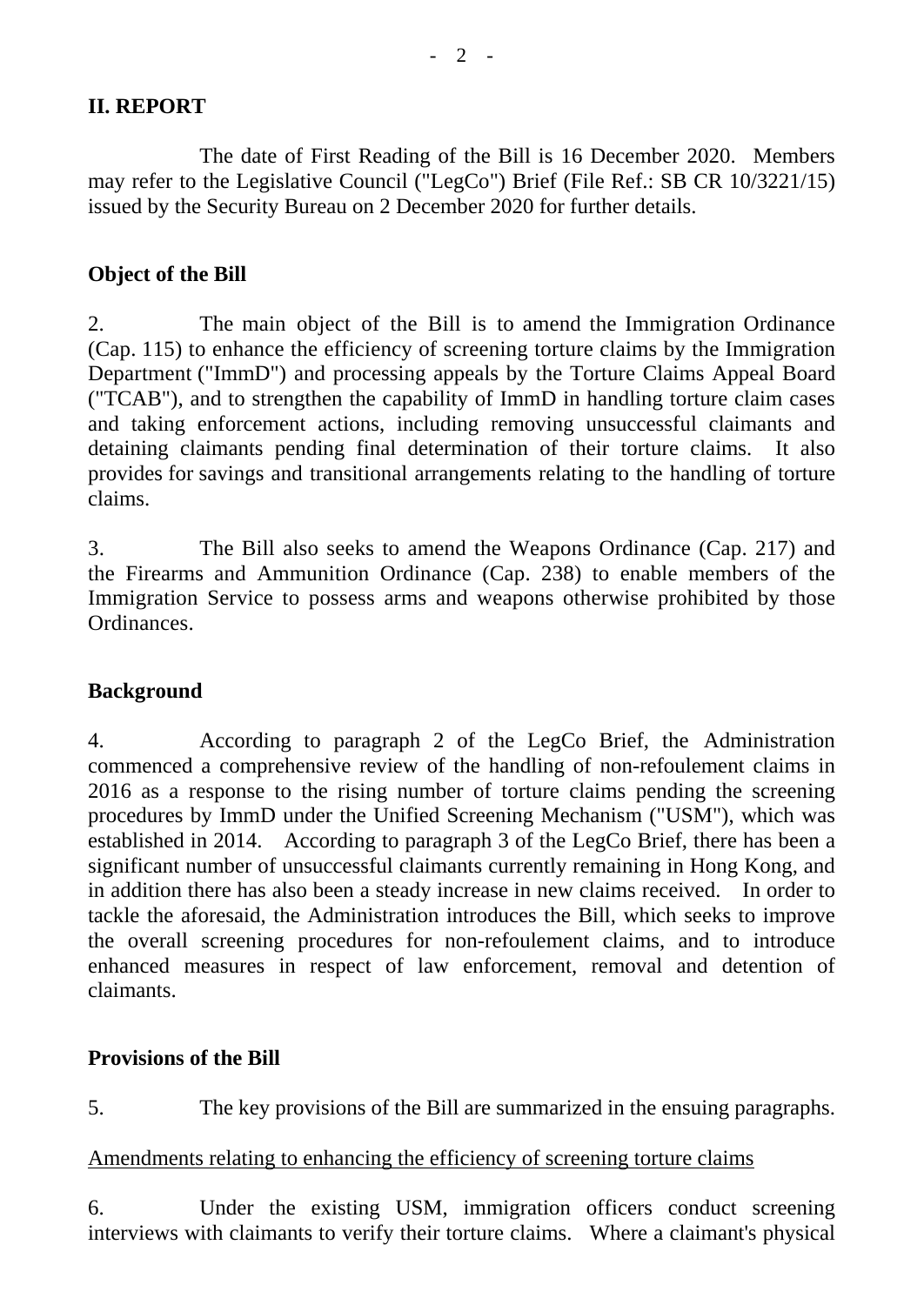or mental condition is in dispute and relevant to the consideration of claims, ImmD will make arrangements for the claimant to undergo medical examination to ascertain the alleged condition. According to paragraphs 8 and 9 of the LegCo Brief, the process is presently affected by delay tactics used by some uncooperative claimants, such as refusal to confirm interview arrangements, and abuse of the simultaneous interpretation service arranged by ImmD. The Bill seeks to introduce certain amendments to Cap. 115 to address the aforesaid issues, including:

- (a) adding new sections 37ZAB and 37ZAC to require claimants to attend interviews at the date, time and place specified by an immigration officer, and to enable an immigration officer to specify the language (that the officer reasonably considers the claimant is able to understand) to be used by a claimant for communications (clause 10);
- (b) requiring a claimant to give consent to enable a medical examination to be arranged or conducted, and to undergo the medical examination at the date, time and place specified by the immigration officer (clause 12); and
- (c) providing that if a claimant fails to attend an interview or undergo the medical examination, the immigration officer could nevertheless proceed to make a decision on the torture claim (clause 15).

#### Amendments relating to processing of torture claimants' appeals by TCAB

7. Currently, TCAB handles appeal applications lodged by claimants who disagree with ImmD's decision on their torture claims. The Bill proposes certain amendments to Cap. 115 relating to the processing of appeals by TCAB, including:

- (a) adding a new section 37ZTA to provide that a claimant who has filed a notice of appeal ("NoA") could withdraw the appeal by filing a written notice with TCAB before the appeal is determined; once TCAB receives the NoA, the appeal would be treated as having been withdrawn, and thereafter no further NoA may be filed in relation to the same decision (clause 20);
- (b) no action would be taken by TCAB in relation to a NoA that is not in the specified form or is not duly completed or signed (clause 18);
- (c) late filing of a NoA against an immigration officer's decision mentioned in section 37ZR (i.e. decision not to re-open a torture claim, decision rejecting a torture claim, or revocation decision) could be allowed by TCAB only if it could be demonstrated that the lateness is due to circumstances beyond the person's control (clause 19);
- (d) TCAB's Chairperson could (i) delegate certain powers and functions currently only exercisable by the Chairperson under Cap. 115 to a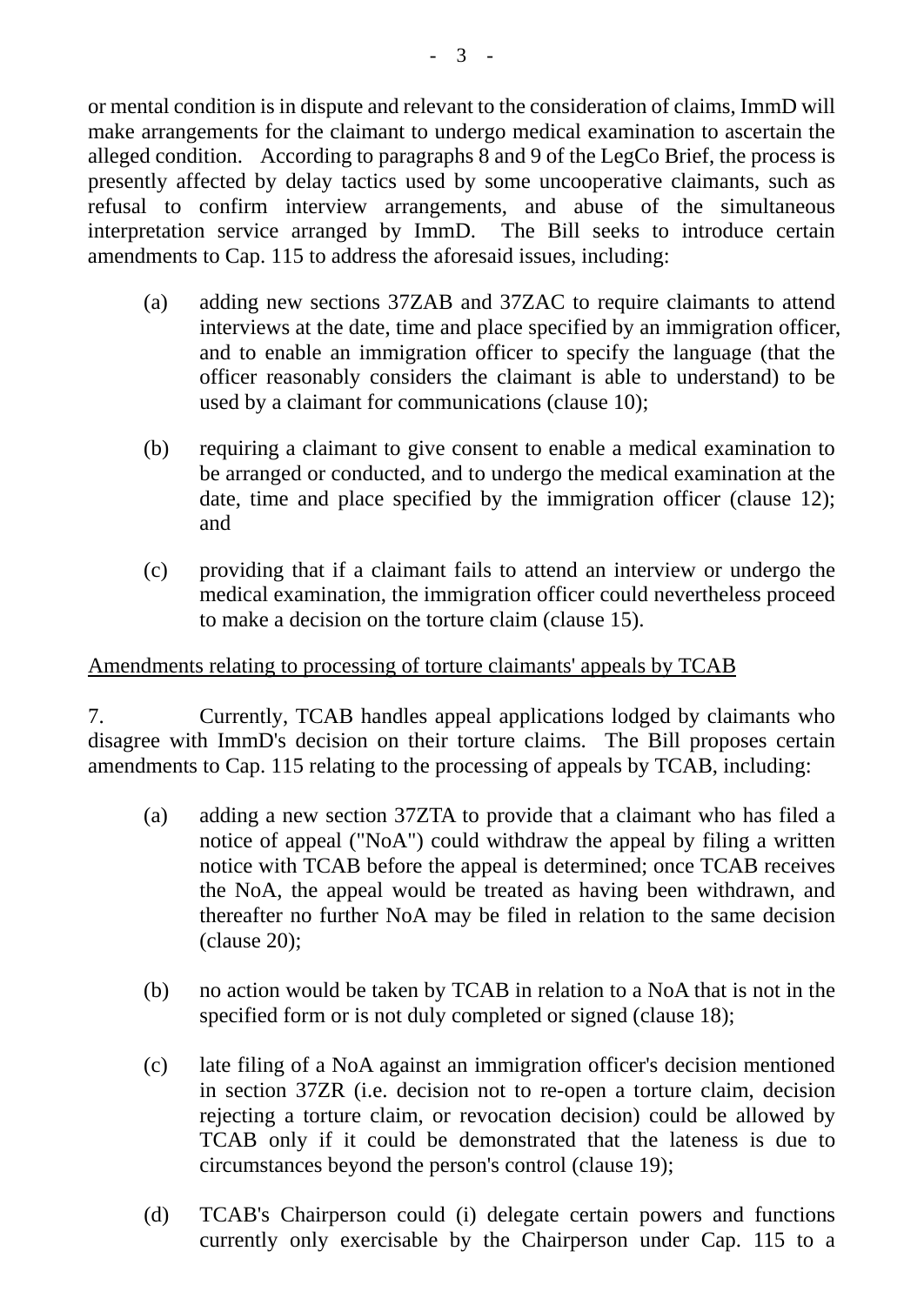Deputy Chairperson, such as the power to assign members to hear and determine appeals, and (ii) nominate a member of the board to preside over a hearing if a three-person board is to be appointed to consider an appeal (clause 25); and

(e) TCAB could give less than 28 days' (but not less than seven days') notice of a hearing to parties if it considers appropriate to do so in a particular case (clause 25).

#### Proposed measures to enhance law enforcement relating to torture claimants

## *Detention and removal of claimants*

8. Under sections 32 and 37ZK of Cap. 115, ImmD is authorized to detain persons pending removal and during screening of their claims. The Bill seeks to amend sections 32 and 32ZK to provide that the detention of a claimant would not be unlawful by reason of the period of the detention if it could be shown that the period of detention is reasonable, having regard to factors such as whether there is a large number of claims or appeals pending screening or determination by ImmD or TCAB at the same time, or whether the final determination of a claim or the removal of a claimant is directly or indirectly prevented or delayed by the claimant's own action or lack of action (clauses 5 and 16).

9. Regarding the removal of unsuccessful claimants, the Bill seeks to amend section 37Z of Cap. 115 to provide that the making of a torture claim would not preclude the Government from liaising with any relevant entity or authority, for the purpose of making arrangements for the removal of the claimant, after (i) the torture claim is rejected, (ii) a revocation decision is made in relation to the torture claim, or (iii) the torture claim is withdrawn (clause 9).

# *Unlawful employment and increased penalties*

10. The Bill proposes to amend section 38AA of Cap. 115 to provide that a torture claimant who was given permission to land in Hong Kong pursuant to section 11(1) of Cap. 115 would be subject to the prohibition of taking employment and establishing business under section 38AA, which is currently applicable to illegal immigrants or persons in respect of whom a removal order or a deportation order is in force (clause 23).

11. The Bill also proposes to amend section 17I of Cap. 115 to increase the penalties for employing an employee who is not lawfully employable under the amended section 38AA of Cap. 115 from a maximum fine of \$350,000 and three years' imprisonment to a maximum fine of \$500,000 and 10 years' imprisonment. The Bill also seeks to provide that if it is proved that the offence was committed with the consent or connivance of, or was attributable to any neglect on the part of, any director,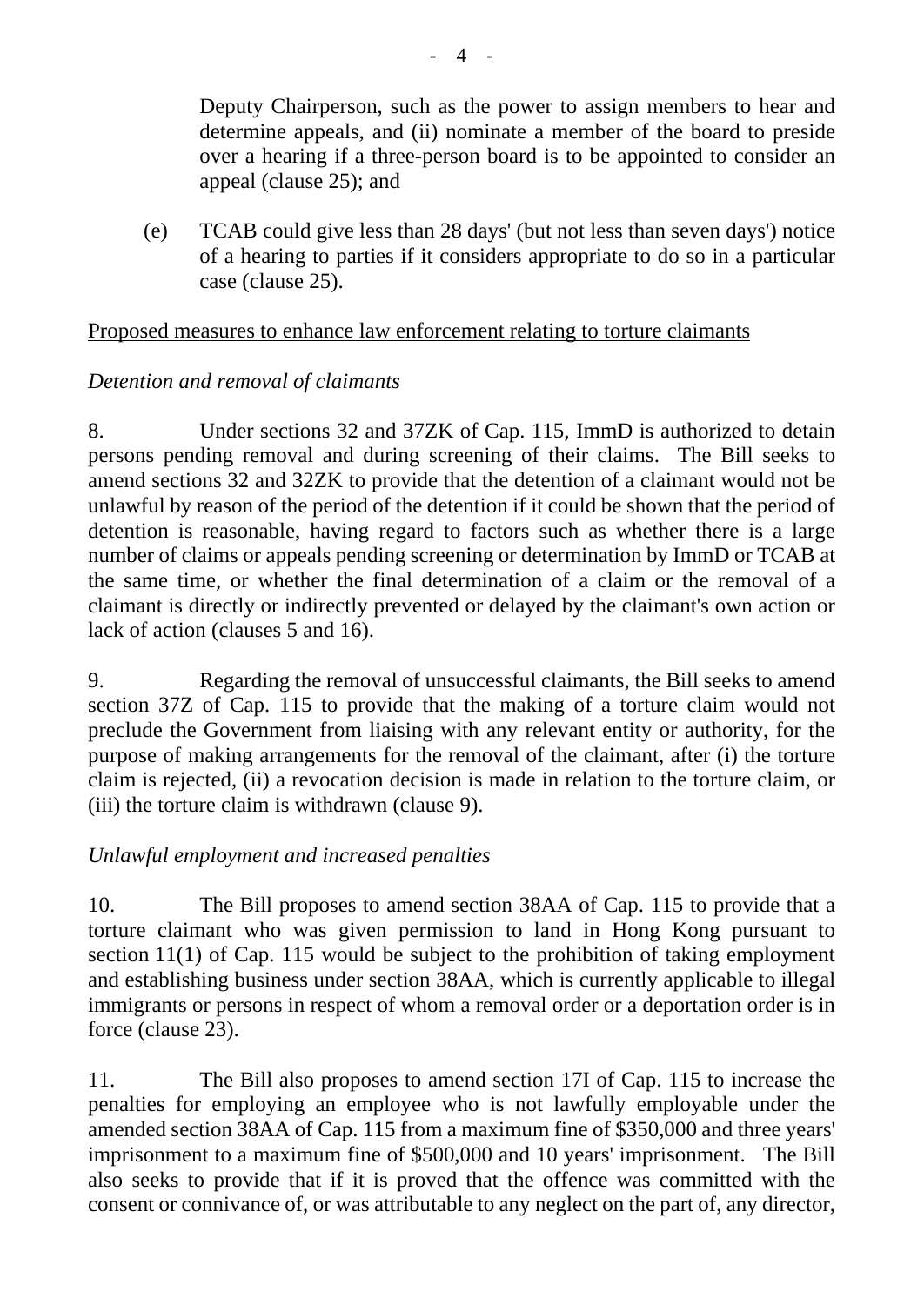manager, secretary or other similar officer of a body corporate or a partner in a partnership, such persons would also commit the offence under section 17I (clause 4).

# *Preventing potential claimants from entering Hong Kong*

12. The Bill also seeks to implement the International Civil Aviation Organization's latest requirement made in the Convention on International Civil Aviation concerning the Advanced Passenger Information ("API") system, with a view to enhancing the enforcement capability of ImmD, and preventing potential claimants from entering Hong Kong. Under API, airlines are required to provide passenger information to the immigration authorities in the destination countries before flight departure. The Bill seeks to empower the Secretary for Security to make regulations to:

- (a) provide that airlines or their owners or agents would be required to supply the Director of Immigration ("Director") with information relating to the passengers or crew members of a carrier; and
- (b) empower the Director to direct that a passenger or member of the crew of a carrier may or may not be carried on board the carrier (clause 3).

13. The Bill further seeks to amend section 40 of Cap. 115 to increase the penalty (from a level 3 fine (i.e. \$10,000) to a level 6 fine (i.e. \$100,000)) that could be imposed on the owner of an aircraft and his agent if a passenger of the aircraft arrives in Hong Kong without valid travel document (clause 24).

## Savings and transitional arrangements

14. The Bill proposes to add a new Schedule 5 to Cap. 115 to provide for the savings and transitional arrangements relating to the handling of torture claims (e.g. if a claim is pending a decision, the pre-amended Cap. 115 would continue to apply) for torture claims made under Cap. 115 before the commencement of the enacted Ordinance if the Bill is passed by LegCo (clause 26).

Amendments to the Weapons Ordinance (Cap. 217) and the Firearms and Ammunition Ordinance (Cap. 238)

15. The Bill also seeks to amend the Weapons Ordinance (Cap. 217) and the Firearms and Ammunition Ordinance (Cap. 238) for the purpose of designating the Immigration Service as one of the classes of persons who may possess articles classified as "prohibited weapon" under Cap. 217 (such as steel batons) and "arms" and "ammunition" as defined in Cap. 238 on behalf of the Government, to enable immigration officers to handle emergencies and take enforcement actions at detention centres (clauses 27 and 28).